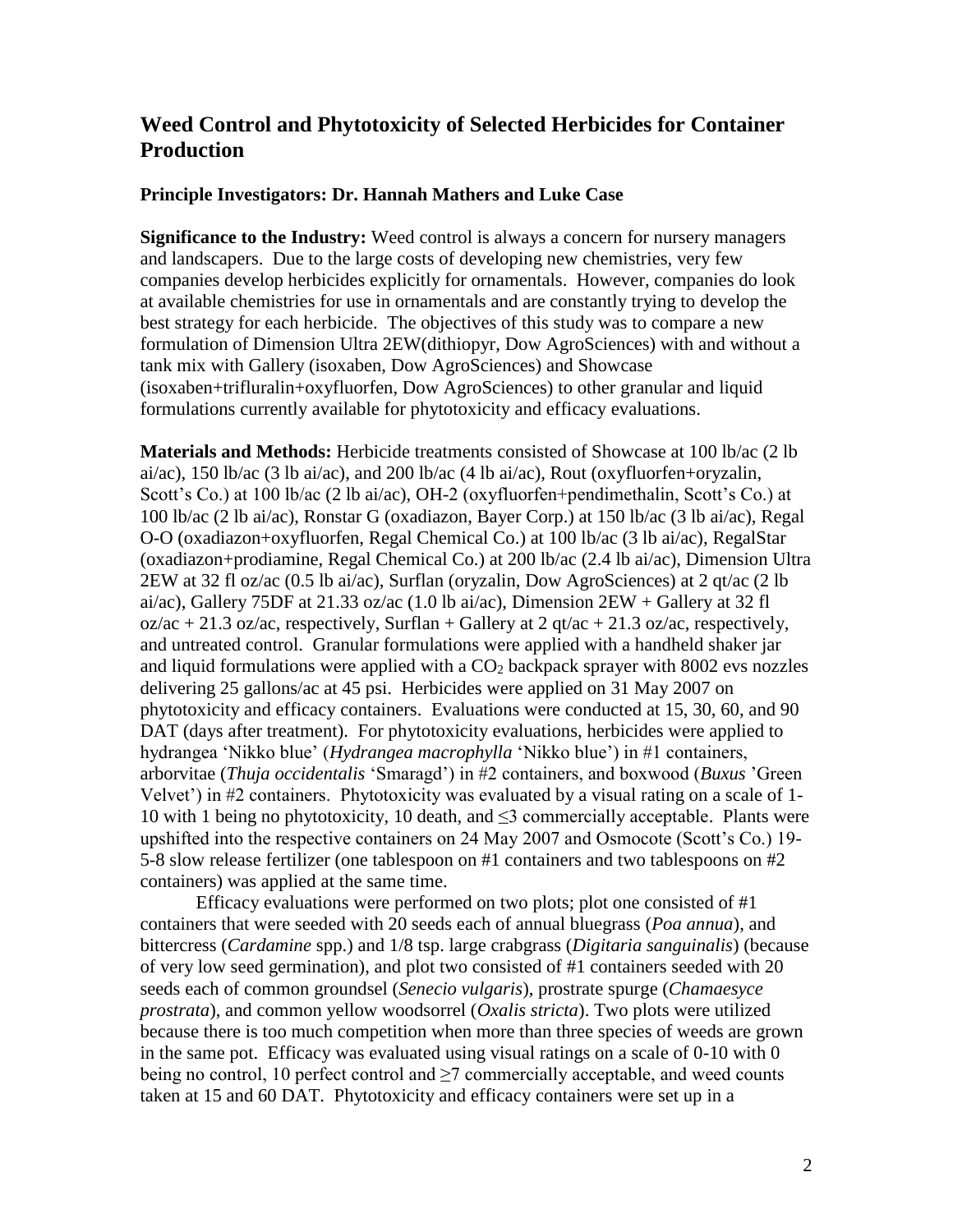randomized complete block design with 3-single pot replications per treatment. Data was analyzed using ANOVA in Proc Mixed procedure in SAS (SAS Institute). Treatments from the phytotoxicity portion were compared to the control using Dunnett's t-test ( $\alpha$  = 0.05) and treatments from the efficacy portion were compared using least squares means  $(\alpha = 0.05)$ .

## **Results and Discussion:**

*Phytotoxicity*. Two treatments caused injury to *Thuja* averaged over all evaluation dates: Regal O-O (4.4) and RegalStar (6.4) (Table 1.) These treatments caused burning on the foliage, sometimes severe. There were no treatments that caused injury to *Buxus*, although several gave significantly higher visual ratings than the control: Showcase at the 100 lb/ac rate (2.0), Showcase at the 200 lb/ac rate (2.4), RegalStar (2.6), Dimension Ultra 2EW (1.9), and Dimension Ultra 2EW+Gallery (2.4). There was some stunting on the *Buxus* from the Showcase applications, although it was not evident in all replications. Dimension causes chlorosis in the growing points of some species, and it was seen on the *Buxus*. *Hydrangea* suffered severe losses over the entire experiment which was not treatment related, which can be seen with the controls (8.7, 2 of 3 replications died). *Hydrangea* is a good species for testing herbicides, so their death was unfortunate. Death was speculated to be from dessication. Plants were obtained bare root and possibly lacked water in storage.

*Efficacy*. Grass and broadleaf efficacy were divided, with the exception of bittercress, which was included with the grasses. From previous experiments, bittercress has been found to not compete well when any other weeds are present in the container. This could be seen with Surflan; Surflan controlled the grasses and bittercress up to 60 DAT; however, by 90 DAT, the Surflan no longer controlled the bittercress (Table 2). The two plots also make it easier to see if the herbicide is primarily a grass herbicide, broadleaf herbicide, or both because a herbicide may have high ratings in one plot but not the other. Regal O-O and Gallery did not control grasses well (Table 2), but did control broadleaves (Table 3). The addition of Dimension or Surflan to Gallery increases control of grasses (Table 2). However, it seemed that control of grasses decreased somewhat when Gallery was added to Dimension (Table 2) when compared to Dimension alone. Showcase, Rout, OH-2, Regal O-O, and RegalStar are all preformulated combination herbicides, with Regal O-O being the only one not containing a Dinitroaniline (DNA) herbicide (which are primarily grass inhibitors). OH-2 and RegalStar did not do well with controlling either grasses or broadleaves (Table 2 and 3). Increasing the rate of Showcase had a slight, but non-significant effect on improving control of grass at 15 and 30 DAT (Tables 2 and 3). At 60 DAT, the 200 lb/ac rate of Showcase provided significantly improved grass control over the 100 lb/ac rate (Table 2), so more testing may be necessary to justify the increased rate from 100 lb/ac to 200 lb/ac. From this and previous studies (data not presented), it is evident that 60 DAT is when most preemergence herbicides quit having residual control; and increasing the application rate of Showcase from 150 to 200 lb/ac may not be warranted. It is also necessary to use a combination of grass and broadleaf herbicides (either preformulated or mixed by the applicator) when grasses and broadleaves are present.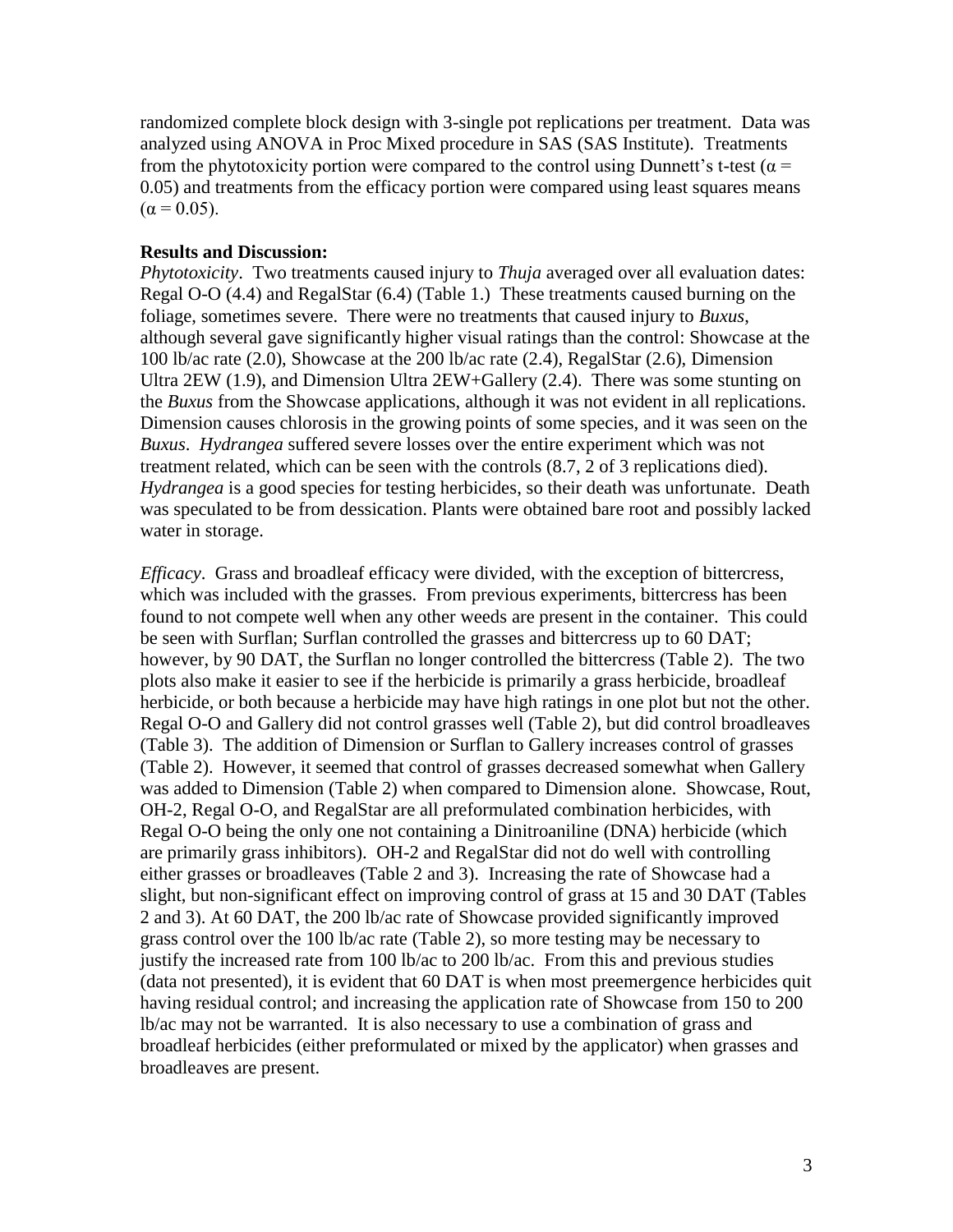| $111$ and $1$ and $1$ and $1$ and $1$ and $1$ and $1$ and $1$ and $1$ and $1$ and $1$ and $1$ and $1$ and $1$ and $1$ and $1$ and $1$ and $1$ and $1$ and $1$ and $1$ and $1$ and $1$ and $1$ and $1$ and $1$ and $1$ and $1$<br><b>Treatment</b> | Thuja   | <b>Buxus</b>  | Hydrangea |  |  |  |
|---------------------------------------------------------------------------------------------------------------------------------------------------------------------------------------------------------------------------------------------------|---------|---------------|-----------|--|--|--|
|                                                                                                                                                                                                                                                   |         | Visual rating |           |  |  |  |
| Showcase 100 lb                                                                                                                                                                                                                                   | $1.2^z$ | $2^*$         | 7.4       |  |  |  |
| Showcase 150 lb                                                                                                                                                                                                                                   | 2.2     | 1.3           | 7.8       |  |  |  |
| Showcase 200 lb                                                                                                                                                                                                                                   | 1.8     | $2.4*$        | 4.8       |  |  |  |
| Rout                                                                                                                                                                                                                                              | 1.1     | 1.6           | 5.8       |  |  |  |
| OH <sub>2</sub>                                                                                                                                                                                                                                   | 2.2     | 1.2           | 4.2       |  |  |  |
| Ronstar                                                                                                                                                                                                                                           | 1.6     | 1.5           | 8.7       |  |  |  |
| Regal O-O                                                                                                                                                                                                                                         | $4.4*$  | 1.8           | 6.9       |  |  |  |
| RegalStar                                                                                                                                                                                                                                         | $6.4*$  | $2.6*$        | 7.5       |  |  |  |
| Dimension Ultra 2EW                                                                                                                                                                                                                               | 1.9     | $1.9*$        | 6         |  |  |  |
| Dimension Ultra + Gallery                                                                                                                                                                                                                         | 1.2     | $2.4*$        | 7.8       |  |  |  |
| Surflan                                                                                                                                                                                                                                           | 1.1     | 1.7           | 2.8       |  |  |  |
| Surflan + Gallery                                                                                                                                                                                                                                 | 1.8     | 1.4           | 7.1       |  |  |  |
| Gallery                                                                                                                                                                                                                                           | 1.5     | 1.2           | 9.2       |  |  |  |
| Untreated                                                                                                                                                                                                                                         | 1.3     | 1.0           | 8.7       |  |  |  |

Table 1. Phytotoxicity of *Thuja occidentalis* 'Smargd', *Buxus* 'Green Velvet', and *Hydrangea macrophylla* 'Nikko blue' to selected herbicides averaged over 15, 30, 60 and 90 DAT.

z= Phytotoxicity visual ratings based on a scale of 1-10 with 1 being no phytotoxicity, 10 death, and ≤3 commercially acceptable

\* Indicates significance from the control ( $\alpha$  = 0.05)

| $\alpha$ , $\alpha$ , $\beta$ , $\alpha$ , $\alpha$ , $\alpha$ , $\beta$ , $\beta$ , $\beta$ , $\beta$ , $\beta$ , $\beta$ , $\beta$ , $\beta$ , $\beta$ , $\beta$ , $\beta$ , $\beta$ , $\beta$ , $\beta$ , $\beta$ , $\beta$ , $\beta$ , $\beta$ , $\beta$ , $\beta$ , $\beta$ , $\beta$ , $\beta$ , $\beta$ , $\beta$ , $\alpha$ , $\beta$ , $\beta$ , $\alpha$ , $\beta$ , $\alpha$ , |                        |                   |                  |                   |
|-------------------------------------------------------------------------------------------------------------------------------------------------------------------------------------------------------------------------------------------------------------------------------------------------------------------------------------------------------------------------------------------|------------------------|-------------------|------------------|-------------------|
| Treatment                                                                                                                                                                                                                                                                                                                                                                                 | $15$ DAT <sup>z</sup>  | 30 DAT            | 60 DAT           | <b>90 DAT</b>     |
| Showcase 100 lb                                                                                                                                                                                                                                                                                                                                                                           | $8.7y$ ab <sup>x</sup> | 7.3ab             | 3.7d             | 2.3 <sub>ef</sub> |
| Showcase 150 lb                                                                                                                                                                                                                                                                                                                                                                           | 8 abc                  | 7.7 ab            | 5 bc             | 4 cde             |
| Showcase 200 lb                                                                                                                                                                                                                                                                                                                                                                           | 9.7a                   | 8 ab              | 6.3 <sub>b</sub> | 4.7 cd            |
| Rout                                                                                                                                                                                                                                                                                                                                                                                      | 7.3 bcd                | 5.7 bc            | 4 cd             | 3.7 <sub>de</sub> |
| OH <sub>2</sub>                                                                                                                                                                                                                                                                                                                                                                           | 5 de                   | 3.3 <sub>de</sub> | 1 e              | 0.7 <sub>fg</sub> |
| Ronstar                                                                                                                                                                                                                                                                                                                                                                                   | 6 cd                   | 3.3 <sub>de</sub> | 0e               | 0 <sub>g</sub>    |
| Regal O-O                                                                                                                                                                                                                                                                                                                                                                                 | 2.7e                   | 1.7 ef            | 0.7 <sub>e</sub> | 0 g               |
| RegalStar                                                                                                                                                                                                                                                                                                                                                                                 | 5.3d                   | 4 cd              | 0e               | 0 <sub>g</sub>    |
| Dimension Ultra 2EW                                                                                                                                                                                                                                                                                                                                                                       | 10a                    | 8.7 a             | 9 a              | 8 ab              |
| Dimension Ultra + Gallery                                                                                                                                                                                                                                                                                                                                                                 | 9.7a                   | 8.7 a             | 6.3 <sub>b</sub> | 6 bc              |
| Surflan                                                                                                                                                                                                                                                                                                                                                                                   | 9 ab                   | 7.7 ab            | 9.3a             | 6 <sub>bc</sub>   |
| Surflan + Gallery                                                                                                                                                                                                                                                                                                                                                                         | 9.7a                   | 9.3a              | 9.3a             | 9 a               |
| Gallery                                                                                                                                                                                                                                                                                                                                                                                   | 1.7 <sub>ef</sub>      | 0.3f              | 0e               | 0 <sub>g</sub>    |
| Untreated                                                                                                                                                                                                                                                                                                                                                                                 | 0 f                    | 0 f               | 0 e              | 0 <sub>g</sub>    |

Table 2. Efficacy of selected herbicides on annual bluegrass, bittercress, and large crabgrass at 15, 30, 60, and 90 DAT.

z= Days after treatment

 $\overline{a}$ 

y= Efficacy visual ratings based on a scale of 0-10 with 0 being no control, 10 perfect control, and ≥7 commercially acceptable

x= Treatment averages followed by the same letter in the same column are not significantly different ( $\alpha$  = 0.05)